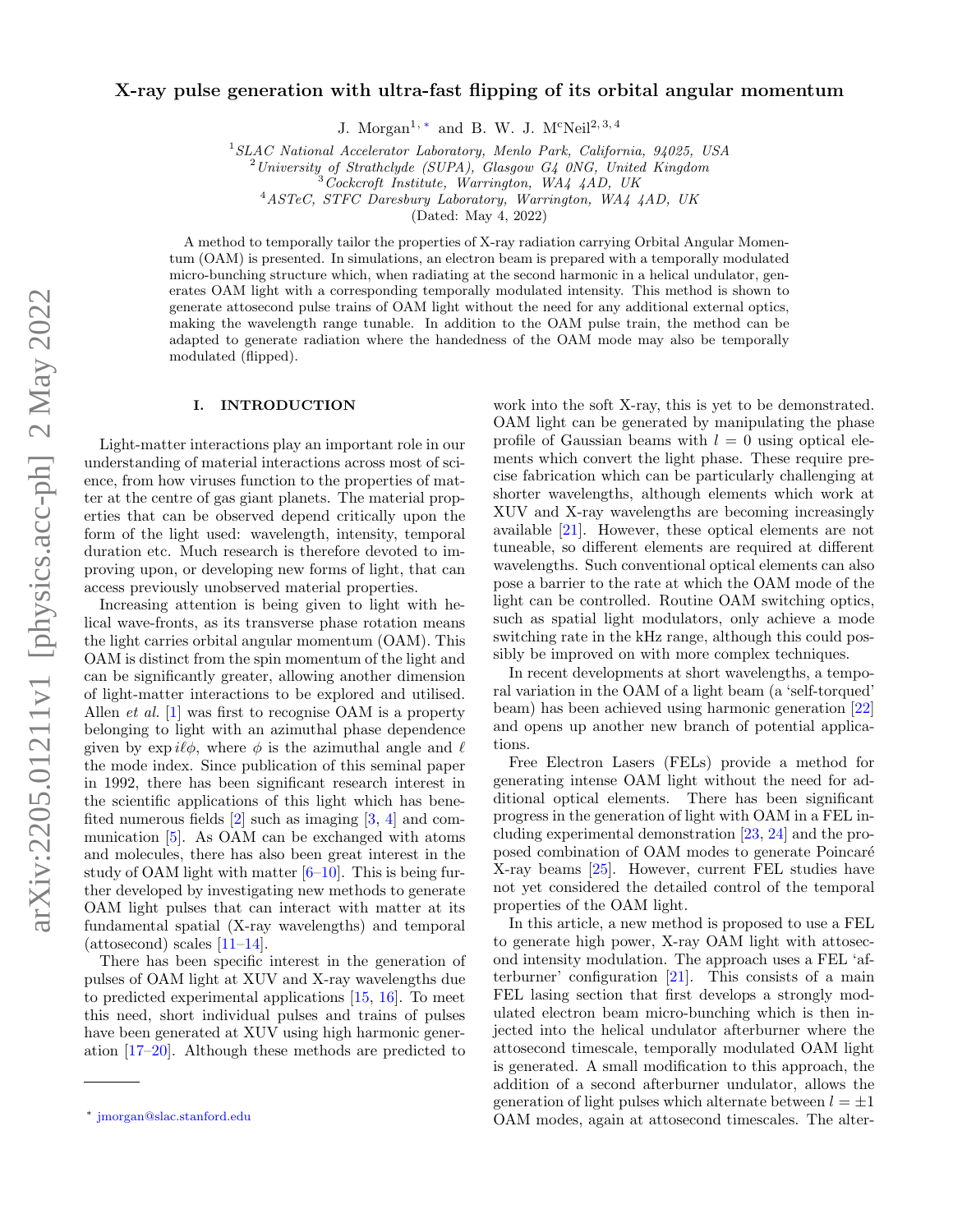nation of OAM light at such fast timescales and short wavelengths would be the first time such output would be available for users.

# II. ORBITAL ANGULAR MOMENTUM FROM RELATIVISTIC ELECTRON BEAMS

OAM was shown to be carried by the harmonic radiation emitted from electrons propagating in a spiral path through a helical undulator [\[26,](#page-5-12) [27\]](#page-5-13). The light is characterised by the OAM index:

$$
\ell = \pm (h - 1). \tag{1}
$$

Here, h is the harmonic number and the mode index  $\ell$ , is sign dependent upon the handedness of the undulator. This theoretical work was subsequently experimentally corroborated with OAM demonstrated to be carried by both incoherent and coherent undulator radiation [\[23,](#page-5-9) [28\]](#page-5-14). Many methods have been proposed to generate OAM light with relativistic electron beams. Some methods do not require emission at the harmonics [\[24,](#page-5-10) [29\]](#page-5-15) while another method is to simply filter out the harmonic OAM emission from a helical undulator.

Here, a FEL afterburner arrangement is used [\[24,](#page-5-10) [30\]](#page-5-16) in which a FEL amplifier first bunches the electron beam before it is propagated into a downstream helical undulator, the afterburner, where the OAM light emission takes place. The pre-prepared electron bunching is at the second harmonic of the helical undulator afterburner resonance and generates the coherent harmonic emission of radiation which carries the desired OAM.

# III. GENERATION OF LIGHT PULSES WITH ALTERNATING OAM

A method is now proposed to generate a train of ultra-short light pulses with alternating OAM of  $\ell =$  $+1, -1, +1, \ldots$  The method uses a similar setup as the 2nd harmonic helical undulator OAM afterburner, but with an electron beam prepared so that its microbunching is modulated into a periodic comb structure. This can be obtained by using an energy modulated electron beam in the first FEL amplifier that induces the electron micro-bunching. When emitting in a short helical afterburner undulator, the modulated micro-bunching of the electron beam causes emission of a train of coherent OAM light pulses spaced at the modulation frequency, in a similar way to that described in [\[30\]](#page-5-16). If a second OAM afterburner undulator, with the same tuning but opposite handedness as the first, is added, a second interweaving light pulse train can be superimposed so that the final light generated alternates between OAM mode pulses of approximately the same power.

### <span id="page-1-0"></span>A. Modulating the electron beam micro-bunching

When a relativistic electron beam is prepared with a sinusoidal energy modulation,  $\gamma(t) = \gamma_0 + \gamma_m \cos(\omega_m t)$ , the energy gradients about the mean energy  $\gamma_0$  'spoil' the FEL interaction there. No seeding of the FEL is required and the process starts up from noise. If the modulation amplitude,  $\gamma_m$ , is sufficiently large, the only regions that develop any significant electron FEL micro-bunching are about the minima of the energy modulated beam [\[30\]](#page-5-16). After a preparatory process in a FEL amplifier, the energy modulated electron beam has regions of relatively high micro-bunching separated by the modulation period  $\lambda_m = 2\pi/\omega_m$ .

When the electron beam with modulated electron micro-bunching structure is propagated through a short OAM afterburner undulator module, the power of the coherent OAM light it radiates has the same modulation period.

The modulation in the temporal power profile of the radiation corresponds to a frequency spectrum which is broader than the typical FEL output and is discretized into frequency modes. To examine the effect of this on OAM mode purity we first present analysis of the spectral output of a single undulator module. Following this, simulations of the method to generate pulse trains of OAM light, as well as pulse trains with alternating OAM, are presented.

# <span id="page-1-1"></span>B. Spontaneous emission spectrum of a single undulator module

To examine the OAM content of a helical undulator at the second harmonic, the far field radiation emitted by a single electron propagating in a helical undulator [\[31\]](#page-5-17) is multiplied by the term  $\exp(-\sigma_x^2 \omega^2/c^2 \sin^2 \theta)$ , which captures the restriction imposed by the beam's transverse dimensions on the angle of emission  $\theta$ . A Gaussian transverse profile is assumed, where  $\sigma_x$  is the rms beam radius. The radiation spectrum is then considered in terms of OAM content. Fig. [1](#page-2-0) plots the radiation spectrum decomposed into different OAM modes (as in [\[24\]](#page-5-10)) for different number of undulator periods,  $N_u$ . An undulator parameter of  $a_u > 1$  is used, increasing the fractional power emitted into the  $\ell = 1$  mode [\[31\]](#page-5-17).

It can be seen that undulators with a lower number of periods  $N_u$ , have significant emission into the fundamental Gaussian mode with  $\ell = 0$ . For a long electron beam bunched uniformly at the second harmonic, the bunching picks out a narrow region of the FEL bandwidth about the peak of the  $\ell = 1$  emission. There is therefore little emission into the Gaussian mode when the microbunching structure is not modulated as assumed in the simple OAM afterburner.

When the electron beam micro-bunching is modulated to have a comb structure, as described in Section [III A,](#page-1-0) then radiation pulses are generated at the modulation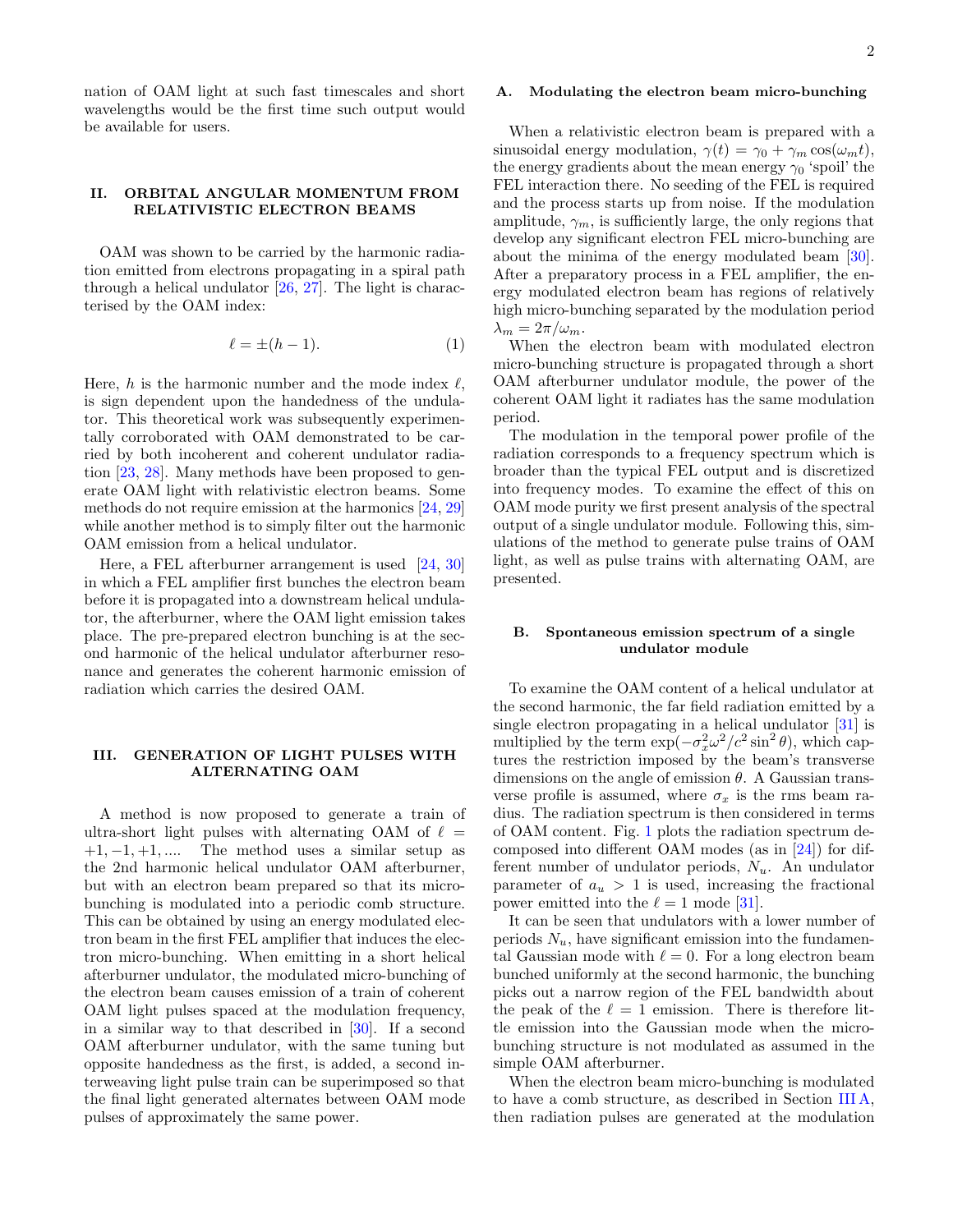

<span id="page-2-0"></span>FIG. 1. Spectrum of helical undulator radiation for different number of undulator periods  $N_u = 9, 12, 18, 22$  with  $a_u =$ 2.634,  $\lambda_u = 3.9$ cm,  $\gamma = 7869$  and  $\sigma_x = 26 \mu$ m.

period. For a small number of undulator periods  $N_u$ , it can be seen from Fig. [1](#page-2-0) that a significant fraction of the power can be emitted off-resonance into the  $\ell = 0$ mode. Increasing  $N_u$  both increases the relative fraction of power in the  $\ell = 1$  mode, and decreases the bandwidth with FWHM spectral width of harmonic,  $h$  given by:

$$
\Delta \omega_h = \frac{0.88}{h N_u} \omega_h(\theta),\tag{2}
$$

where  $\omega_h(\theta)$  is the peak of the spectrum.

# IV. NUMERICAL SIMULATIONS

Using the FEL simulation code Puffin [\[32,](#page-5-18) [33\]](#page-5-19), the generation of OAM pulse trains in the soft X-ray is demonstrated. Fig [2](#page-2-1) shows a schematic of the layout used to generate two different types of pulse trains: a) each pulse has an OAM with index of  $\ell = 1$ ; and b) the pulses have an OAM index that alternates between  $\ell = \pm 1$ .

The method is modeled using parameters inspired by the LCLS-II project at SLAC [\[34\]](#page-5-20). A 40 fs long electron beam is considered with a flat top beam current profile and current  $I = 1$  kA. The energy is 4 GeV and the radius and emittance are  $\sigma_x = 22 \,\mu \text{m}$  and  $\epsilon_{x,y} = 3.5 \,\text{mm} - \text{mrad}$ respectively.

#### A. OAM pulse train generation

The electron beam is first prepared in a seeded undulator modulator to give it an energy modulation of amplitude  $\gamma_m/\gamma_0 = 0.0014 \approx \rho$  (where  $\rho$  is the FEL parameter [\[35\]](#page-5-21)) and period  $\lambda_m = 100$  nm. This relatively long wavelength energy modulation is imposed as initial conditions



<span id="page-2-1"></span>FIG. 2. The electron's energy is modulated before injection into an amplifier undulator where the electron beam develops a similarly modulated micro-bunching structure. A pulse train of radiation carrying OAM radiation is then emitted in the short helical afterburner tuned to the second harmonic of the electron micro-bunching. In  $a$  a single helical undulator afterburner will produce a single handed OAM pulse train, while in  $b$ ) a second undulator with opposite handedness is added. The pulse trains emitted within each afterburner can then be made to alternate spatially, resulting in the generation of OAM pulses that alternate between  $\ell = \pm 1$ .

on the electron beam without the need for simulations (it is relatively easy to achieve such modulation as detailed in [\[36,](#page-5-22) [37\]](#page-5-23).)

The energy modulated electron beam is then microbunched in a planar undulator FEL amplifier with rms undulator parameter  $\bar{a}_u = 1.72$ , period  $\lambda_u = 3.9$  cm and at the resonant wavelength  $\lambda_r = 1.25$  nm. The microbunching at the resonant wavelength occurs at the minima of the energy modulations where the gain is greater. Fig. [3](#page-2-2) shows the bunching structure which has been established at the end of the FEL amplifier. The regions of the electron beam with high electron bunching will emit coherently in the afterburner so that a modulation in the electron bunching parameter leads to a corresponding modulation in the radiation intensity.



<span id="page-2-2"></span>FIG. 3. Electron bunching parameter  $(0 < |b| < 1)$  as a function of relative time for a section of electron beam captured near the end of the FEL amplifier.

The first amplifier stage has a small reverse taper in the undulator parameter  $\bar{a}_u$  [\[38\]](#page-5-24). This reduces the intensity of radiation emitted by the electrons without any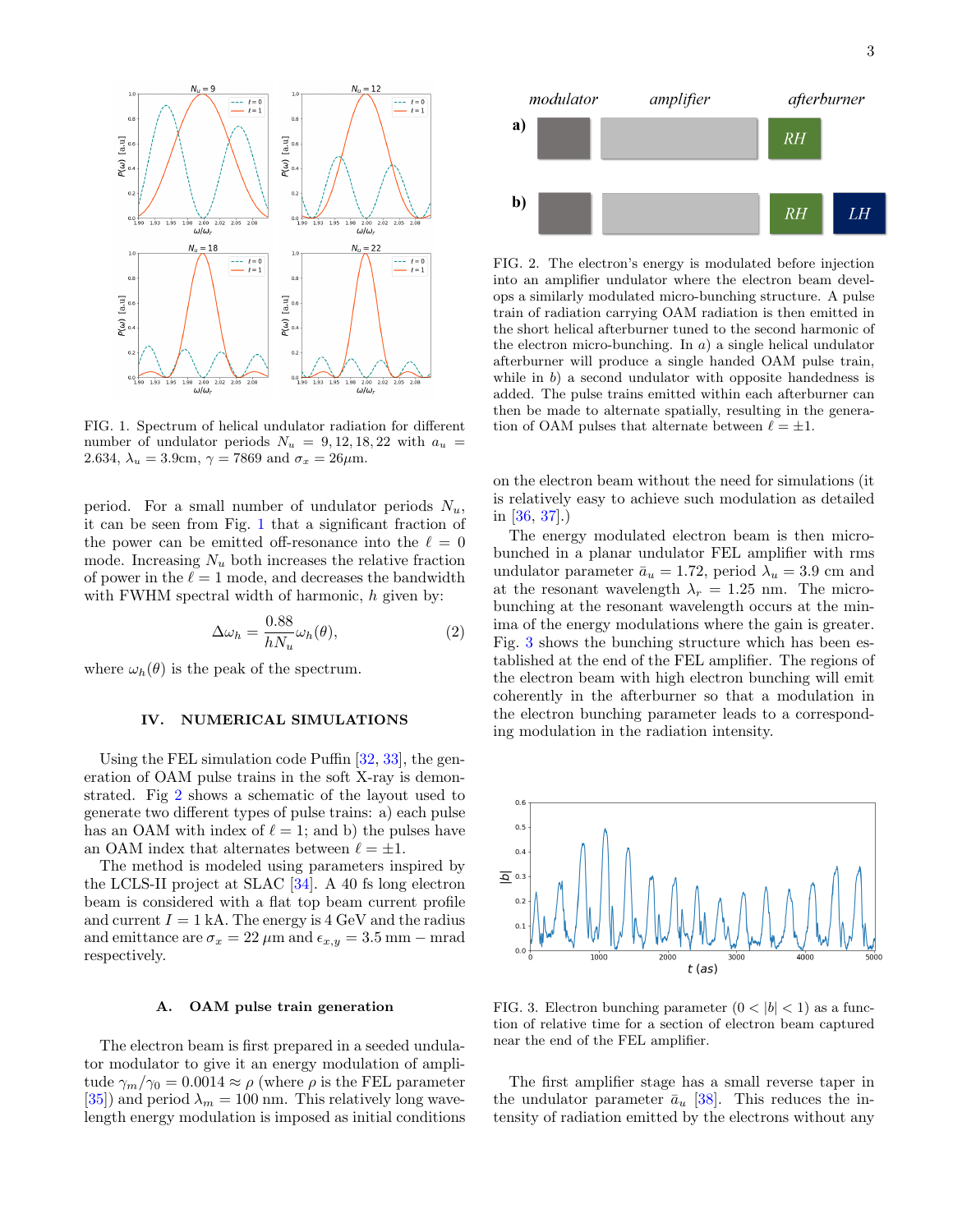significant reduction to the electron bunching at  $\lambda_r$ . In addition to using a reverse taper to suppress the radiation output from the modulator section, a small steering of the electron beam away from it before entry into the afterburner sections can also be used. In the simulations presented here, the steering of the electron beam is not modeled explicitly - the radiation generated in the modulator is simply removed before injection into the afterburner sections.

Following the preparation of the 4 GeV electron beam, with a micro-bunching at 1.25 nm modulated at  $\lambda_m =$ 100 nm, it is then injected into the afterburner section where the OAM output is generated. The first undulator module is a right-handed helical undulator with  $\bar{a}_u = 2.634, \lambda_u = 3.9$  cm and  $N_u = 20$ . The fundamental resonant wavelength is then  $\lambda_1 = 2.5$  nm, so that the electrons are micro-bunched at the 2nd harmonic. The relative propagation distance, or 'slippage', of a wavefront through the electrons is then  $N_u\lambda_1 = \lambda_m/2$ , one half of the electron beam modulation period.

In Fig. [4](#page-3-0) it is seen that the modulated micro-bunching of the electron beam at the 2nd harmonic of resonant wavelength on the helical afterburner emits a pulse train of OAM light of mode  $\ell = 1$  and wavelength  $\lambda_{OAM} =$ 1.25 nm. Each pulse has a FWHM pulse duration of  $\tau \approx$ 167 as, approximately 40 optical cycles corresponding to twice the number of helical undulator periods.

It is seen that in addition to the OAM emission there is also some coherent emission into the  $\ell = 0$  mode. This emission is expected due to the relatively short length of the afterburner undulators needed to produce short pulses as discussed in section [III B.](#page-1-1) The length of the undulator is fixed to generate a specific pulse length. However, reducing the crossectional radius of the electron beam is one method that will increase the emission into the OAM mode.



<span id="page-3-0"></span>FIG. 4. Temporal plot of the radiation power output from the  $\ell = 1$  helical afterburner decomposed into OAM modes. The radiation wavelength  $\lambda_{OAM} \approx 1.25$  nm and the pulse FWHM durations are  $\tau \approx 40 \lambda_{OAM}/c = 167$  as.

# B. Time Varying OAM

A left-handed helical undulator is now added to the right-handed afterburner (see Fig [2](#page-2-1) b)) with the same length and tuning. Previous versions of this crossed undulator configuration have been used to enable polarization control at the fundamental [\[39,](#page-5-25) [40\]](#page-5-26), spatially varying polarization  $[41]$  and the generation of Poincaré beams [\[25\]](#page-5-11). Recently, crossed undulators have been proposed as a method to modulate the polarization much in the same way we alternate the OAM here [\[42,](#page-5-28) [43\]](#page-5-29).

The additional undulator emits a second pulse train with OAM mode  $\ell = -1$ . The slippage in the first undulator means that this  $\ell = -1$  pulse train is shifted relative to the first by half a modulation period. The combined pulse train from the two afterburners then consists of a sequence of pulses that alternate between  $\ell = 1$  left-hand circularly polarized light and  $\ell = -1$  and right-hand circularly polarized light. Fig. [5](#page-3-1) shows the power radiation pulse train after the second afterburner decomposed into the different OAM modes. The individual pulses have the same pulse length,  $\tau_p = 167$ , as before. The time between pulse peaks is also 167 as, corresponding to a switching rate of 6 PHz.

The intensity profile and phase of the radiation of an  $\ell = 1$  and  $\ell = -1$  is shown in Fig [6.](#page-4-6) The intensity (averaged over a single spike) shows the typical OAM 'doughnut' profile in the transverse plane. The phase of the radiation is captured near the intensity peaks of two neighboring radiation spikes. There is a clear azimuthal phase distribution which changes handedness in the 167 as interval between snapshots.



<span id="page-3-1"></span>FIG. 5. (top) Power Vs relative time at the end of the afterburner for FEL radiation decomposed into OAM different modes.(bottom) Stokes parameter  $s_3$  vs time.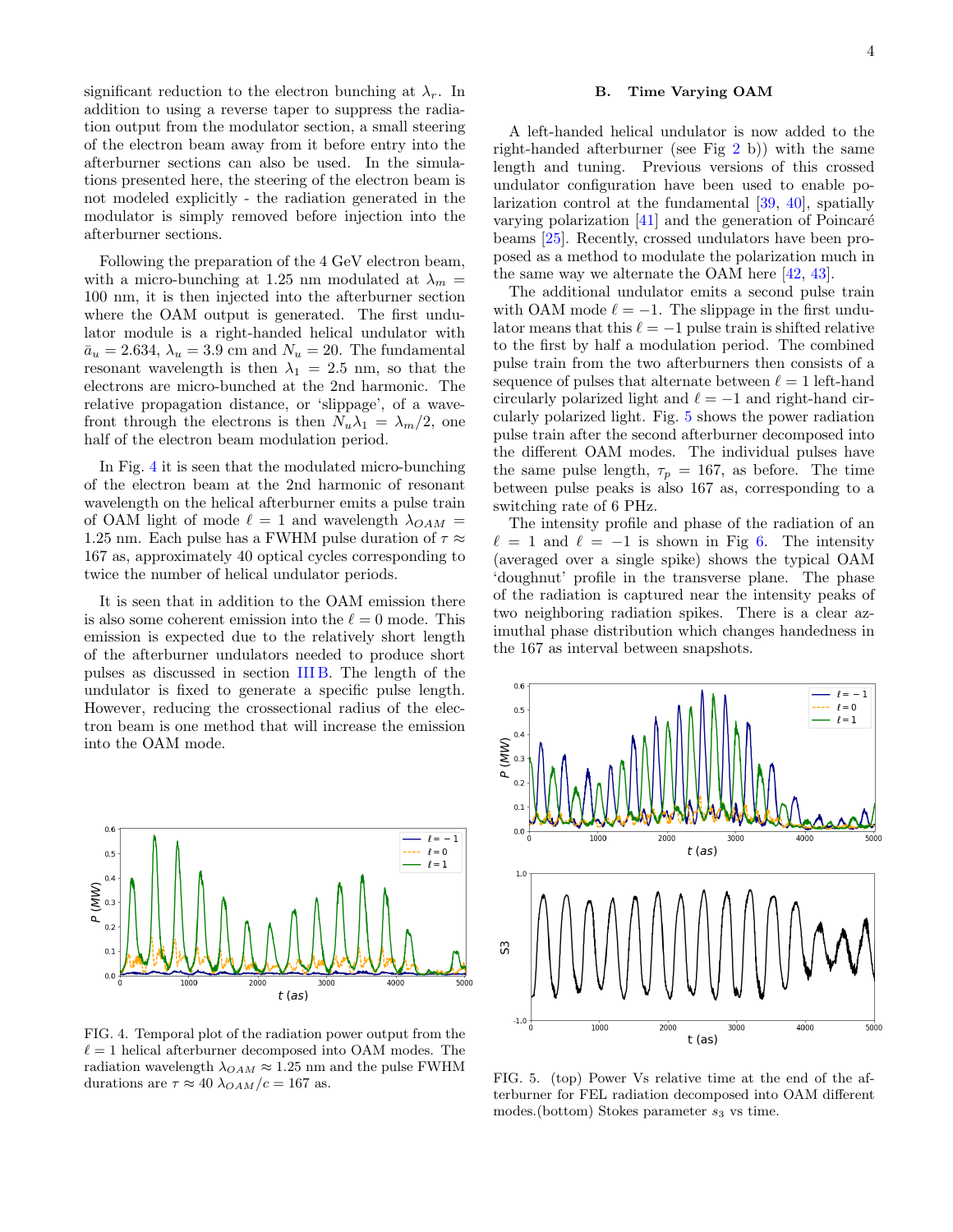

<span id="page-4-6"></span>FIG. 6. (Left) Pulse intensity averaged over a single pulse and (right) instantaneous phase for the pulses found as relative times (top)  $t = 2516$  as and (bottom)  $t = 2683$  as in Fig [5.](#page-3-1)

Also included in the Fig. [5](#page-3-1) is the normalized Stokes parameter for circular polarization

$$
s_3 = \frac{|E_R|^2 - |E_L|^2}{|E_R|^2 + |E_L|^2},\tag{3}
$$

The polarization of the light alternates along with the OAM mode. This then provides an interesting case as the polarization rotates in the same direction as the OAM. The total angular momentum contribution from the OAM plus the spin momentum add and therefore the pulse train alternates between total angular momentum  $\pm 2\hbar$ . We also note that tuning one of the afterburner undulators so that emission is at the fundamental frequency will produce pulses with no OAM. This  $\ell = 0$  mode will be emitted from helical and planar undulators and thus a variety of OAM and spin combinations are available.

If OAM pulses with only one polarization are required, a linear polarizer which will filter out one linear polarization component may be a solution. Filtering out linear polarization corresponding to the polarization of the amplifying FEL section would also help ensure light emitted in this section does not interfere with the final pulse train delivered to experiment.

### V. CONCLUSION

Ultra-fast manipulation of the temporal properties of FEL generated OAM light have been proposed and simulated for the first time. The method can be used to generate a pulse train of light carrying OAM and also alternate the handedness of the OAM at ultra-fast timescales. It was shown that the temporal profile of OAM radiation emitted from electrons can be controlled by tailoring the structure of micro-bunching in the electron beam. In addition, since the handedness of the OAM is determined by the magnetic undulator and not external optics, FELs are uniquely positioned to offer ultra-fast flipping of OAM handedness at X-ray wavelengths. As the method uses a relatively simple afterburner configuration, it is relatively cost effective to implement at existing FEL facilities.

### VI. ACKNOWLEDGMENTS

The authors would like to thank E. Hemsing for providing useful comments in the preparation of this paper. This work was supported by U.S. Department of Energy Contract No. DE-AC02-76SF00515 and Award No. 2021-SLAC-100732. We are grateful to funding from the Science and Technology Facilities Council (Agreement Number 4163192 Release#3); ARCHIEWeSt HPC, EPSRC grant EP/K000586/1; EP-SRC Grant EP/M011607/1; John von Neumann Institute for Computing (NIC) on JUROPA at Jülich Supercomputing Centre (JSC), project HHH20.

- <span id="page-4-0"></span>[1] Allen L, Beijersbergen M W, Spreeuw R and Woerdman J 1992 Physical Review A 45 8185
- <span id="page-4-1"></span>[2] Padgett M J 2017 Optics Express 25 11265–11274
- <span id="page-4-2"></span>[3] Maurer C, Jesacher A, Bernet S and Ritsch-Marte M 2011 Laser & Photonics Reviews 5 81–101 (Preprint https://onlinelibrary.wiley.com/doi/pdf/10.1002/lpor.2009000 $\varphi$  Alexandrescu A, Cojoc D and Fabrizio E D 2006 Phys. URL [https://onlinelibrary.wiley.com/doi/abs/10.](https://onlinelibrary.wiley.com/doi/abs/10.1002/lpor.200900047) [1002/lpor.200900047](https://onlinelibrary.wiley.com/doi/abs/10.1002/lpor.200900047)
- <span id="page-4-3"></span>[4] Fürhapter S, Jesacher A, Bernet S and Ritsch-Marte M 2005 Opt. Lett. 30 1953–1955 URL [http://www.osapublishing.org/ol/abstract.cfm?](http://www.osapublishing.org/ol/abstract.cfm?URI=ol-30-15-1953) [URI=ol-30-15-1953](http://www.osapublishing.org/ol/abstract.cfm?URI=ol-30-15-1953)
- <span id="page-4-4"></span>[5] Willner A E, Huang H, Yan Y, Ren Y, Ahmed N, Xie G, Bao C, Li L, Cao Y, Zhao Z, Wang J, Lavery M P J, Tur M, Ramachandran S, Molisch A F,

Ashrafi N and Ashrafi S 2015 Adv. Opt. Photon. 7 66–106 URL [http://www.osapublishing.org/aop/](http://www.osapublishing.org/aop/abstract.cfm?URI=aop-7-1-66) [abstract.cfm?URI=aop-7-1-66](http://www.osapublishing.org/aop/abstract.cfm?URI=aop-7-1-66)

- <span id="page-4-5"></span>[6] Andrews D L 2021 Symmetry 13 ISSN 2073-8994 URL <https://www.mdpi.com/2073-8994/13/8/1368>
- $Rev. Lett. 96(24) 243001 \text{ URL `https://link.aps.org/`$  $Rev. Lett. 96(24) 243001 \text{ URL `https://link.aps.org/`$  $Rev. Lett. 96(24) 243001 \text{ URL `https://link.aps.org/`$ [doi/10.1103/PhysRevLett.96.243001](https://link.aps.org/doi/10.1103/PhysRevLett.96.243001)
- [8] Babiker M, Bennett C R, Andrews D L and Dávila Romero L C 2002 Phys. Rev. Lett. 89(14) 143601 URL [https://link.aps.org/doi/10.1103/](https://link.aps.org/doi/10.1103/PhysRevLett.89.143601) [PhysRevLett.89.143601](https://link.aps.org/doi/10.1103/PhysRevLett.89.143601)
- [9] Löffler W, Broer D J and Woerdman J P 2011 Phys.  $Rev. A 83(6) 065801 \text{ URL `https://link.aps.org/doi/`$  $Rev. A 83(6) 065801 \text{ URL `https://link.aps.org/doi/`$  $Rev. A 83(6) 065801 \text{ URL `https://link.aps.org/doi/`$ [10.1103/PhysRevA.83.065801](https://link.aps.org/doi/10.1103/PhysRevA.83.065801)